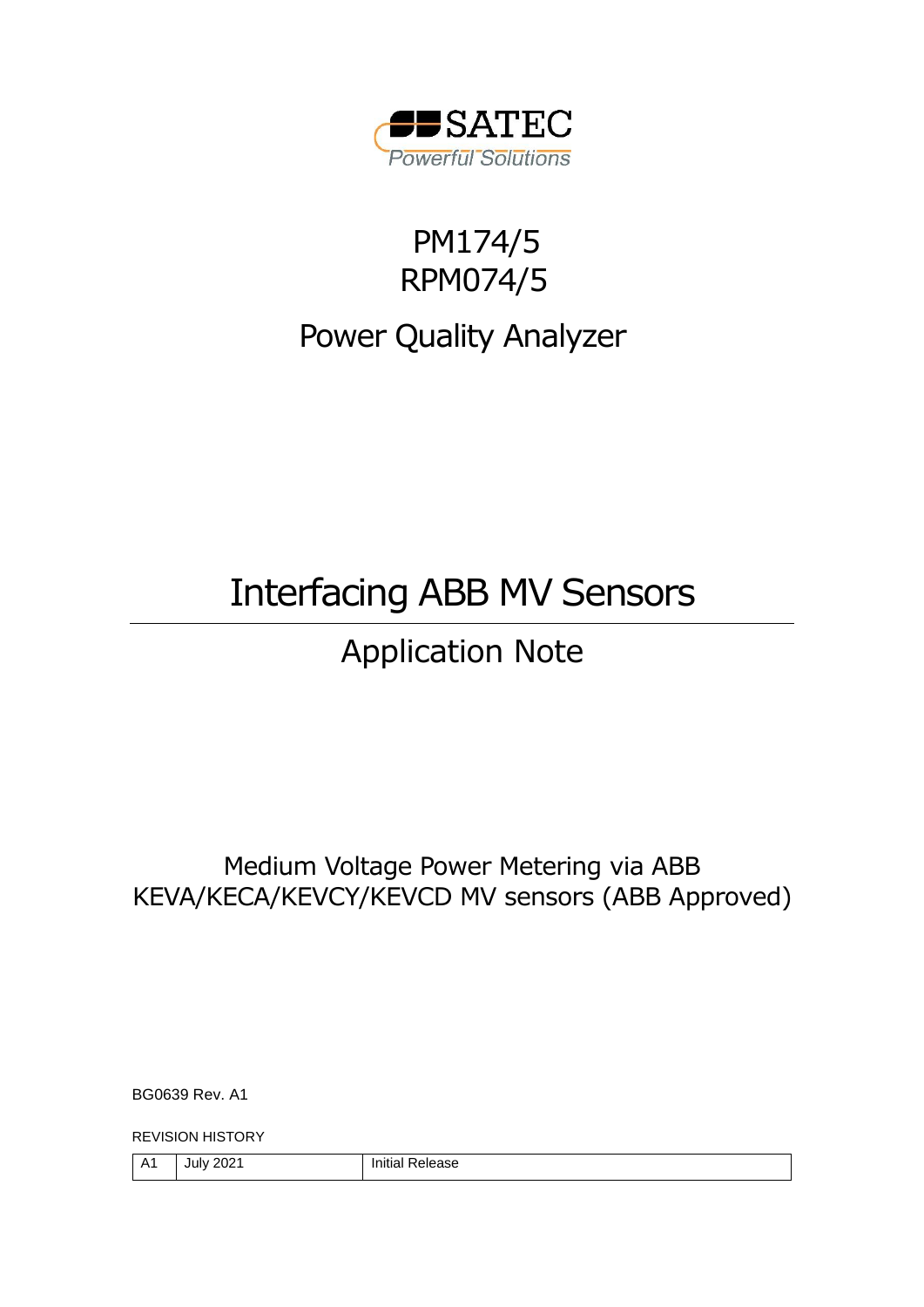## **Table of Contents**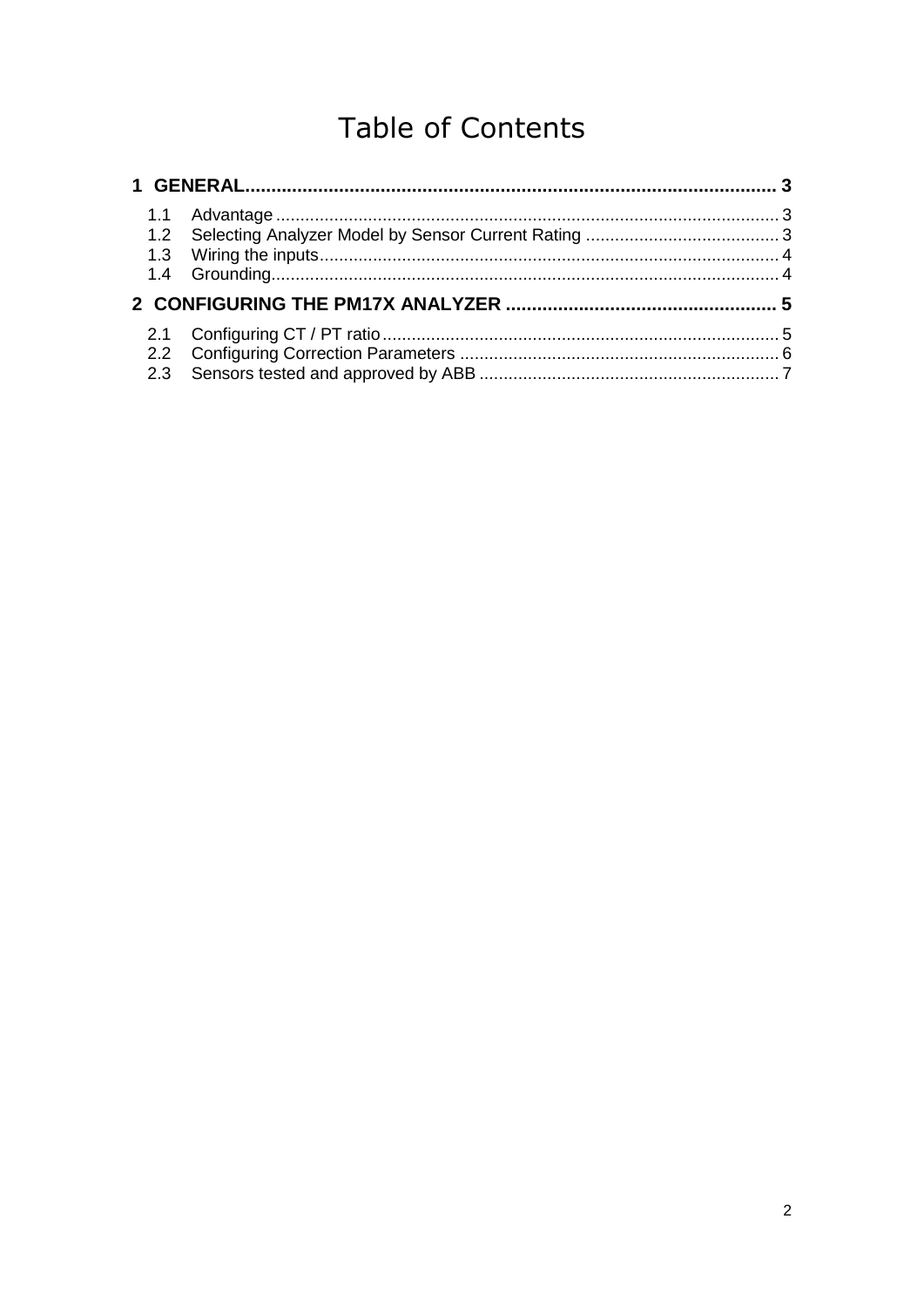### <span id="page-2-0"></span>1 General

SATEC offers a new version of the PM17X, designed to interface with ABB's KEVA/KECA/KEVCY medium voltage sensors.

The PM17X includes all following versions: PM175, PM174, RPM075, and RPM074

#### <span id="page-2-1"></span>**1.1 Advantage**

This unique family of products is a range of extremely compact sensors. The range includes potential transformers and current transducers, and some products offer both functionalities combined. All products feature RJ45 3VAC outputs, designed for interfacing ABB digital protection relays.

SATEC's concept utilizes this interface to piggyback on these existing sensors and their output for highly accurate power metering. By standard, readings provided by protection equipment do not come near the PM17X's accuracy (Class 0.2S for kWh, per IEC 62053-22) and do not provide a power quality profile of the network.

Adopting this concept also saves considerably on the need for erecting extra expensive metering cubicles, with all involved equipment (MV CT and PT).

#### <span id="page-2-2"></span>**1.2 Selecting Analyzer Model by Sensor Current Rating**

The ABB MV sensors have been tested under two current categories (see detailed groups in table 1 at the bottom of this document):

- 1. Up to 650A
- 2. Up to 4,000A

The PM17X is accordingly available in two corresponding versions specified in you're the order-string as follows:

- 1. PM175-ABB MVS-ABB **C650**-50HZ-ACDC
- 2. PM175-ABB MVS-ABB **C4000**-50HZ-ACDC

[above model, frequency and power supply options are illustrative only]

A corresponding marking will appear on the device sticker, as below in figure 1.

| 19<br><b>DIGITAL</b><br><b>ANALOG INPUTS</b><br><b>ANALOG OUTPUTS</b><br><b>INPUTS</b><br>PM174/PM175 FOR ABB SENSOR<br><b>BL0677 REV.A2</b>                                                                             | 2<br><b>RELAYS</b><br>DIG. OUT.<br>CE                                                                                               |
|--------------------------------------------------------------------------------------------------------------------------------------------------------------------------------------------------------------------------|-------------------------------------------------------------------------------------------------------------------------------------|
| S/N<br><b>POWER SUPPLY</b>                                                                                                                                                                                               | <b>VOLTAGE INPUT:</b><br><b>ABB MVS</b>                                                                                             |
| 85-264VAC<br>POLL. DEG.2<br>50/60Hz<br><b>INST.CAT II</b><br>85-290VDC<br>10W<br><b>STANDARD</b><br>(12) 9.6-19VDC<br><b>LOW DC</b><br>(24) 19-37VDC<br>(48) 37-72VDC                                                    | CALIBRATED AT<br>n<br>50Hz<br>P<br>60Hz<br><b>ANALOG IN/OUT</b><br>$+1mA$<br>0-20mA<br>O<br>$0-1mA$                                 |
| <b>ATTENTION</b><br>Static-Sensitive<br>Devices<br>Handle Only at<br>Static-Safe<br>$COM.1$ :<br>Workstations<br>RS-232/422/485<br><b>ETHERNET</b><br><b>PROFIBUS</b><br>COM.1<br>COM <sub>.2</sub><br>5000001<br>900006 | N<br>$4-20mA$<br>S<br><b>CURRENT INPUT:</b><br><b>ABB C650</b><br><b>ABB</b> C4000<br>RS-422/RS-485<br>$-RX$<br>$+RX$<br>-TX<br>+TX |

Figure 1: PM17X label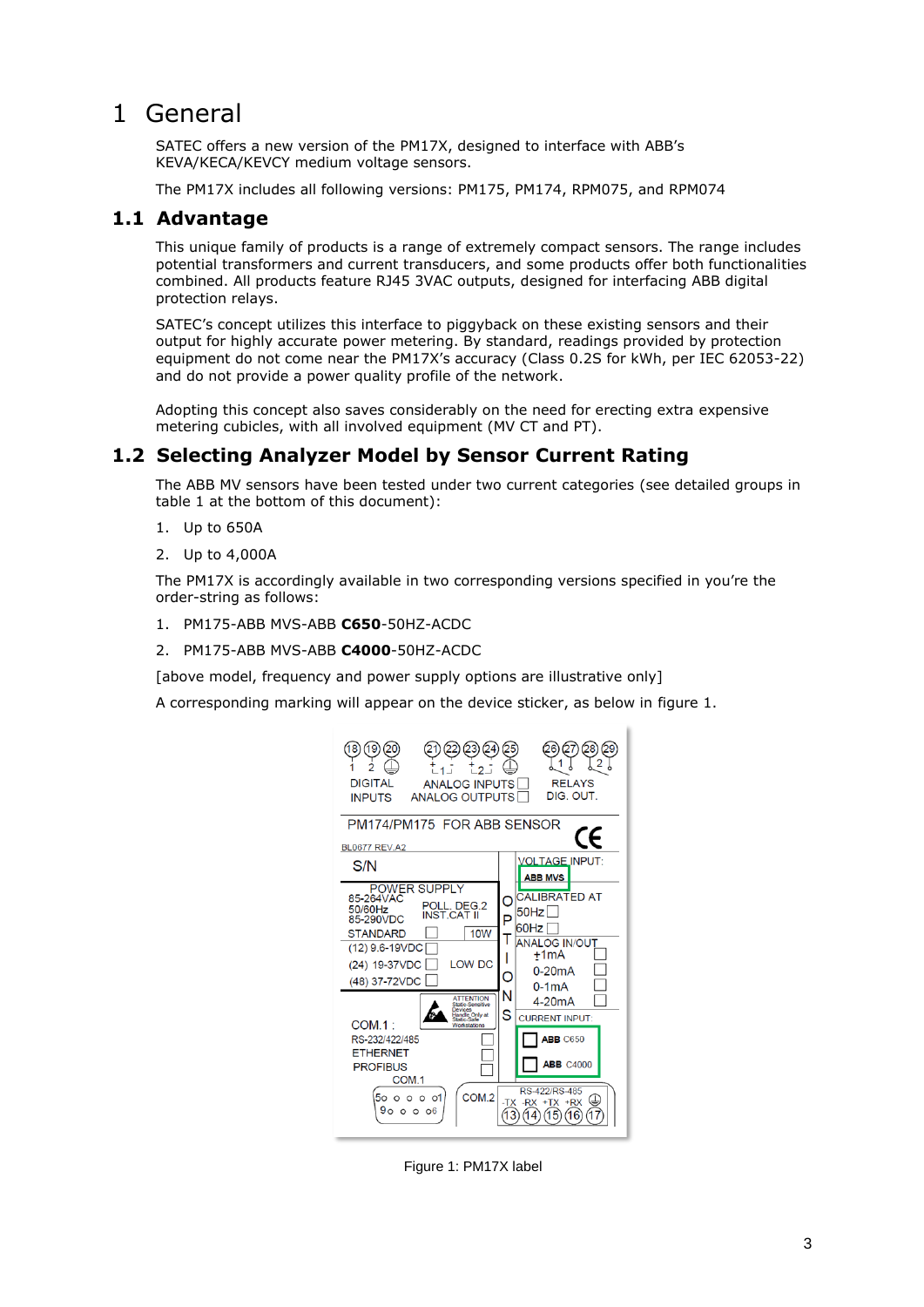#### <span id="page-3-0"></span>**1.3 Wiring the inputs**

The PM17X versions for interfacing the ABB sensors are equipped with 6 RJ45 inputs (figure 2, below), two for each phase: current + voltage, or making use of just one socket, in case of a combined PT/CT sensor.

The sockets for each phase are interchangeable between voltage and current, identifying the nature of the input.

In case of combined PT/CT sensor, either socket (per phase) will read the combined outputs.

However, phases are NOT interchangeable and must be kept separate.



Figure 2 (adapter panel color may be green or black)

#### <span id="page-3-1"></span>**1.4 Grounding**

For reasons of safety and accuracy, both the meter and sensors MUST be grounded as illustrated below (figure 3).



Figure 3 Grounding scheme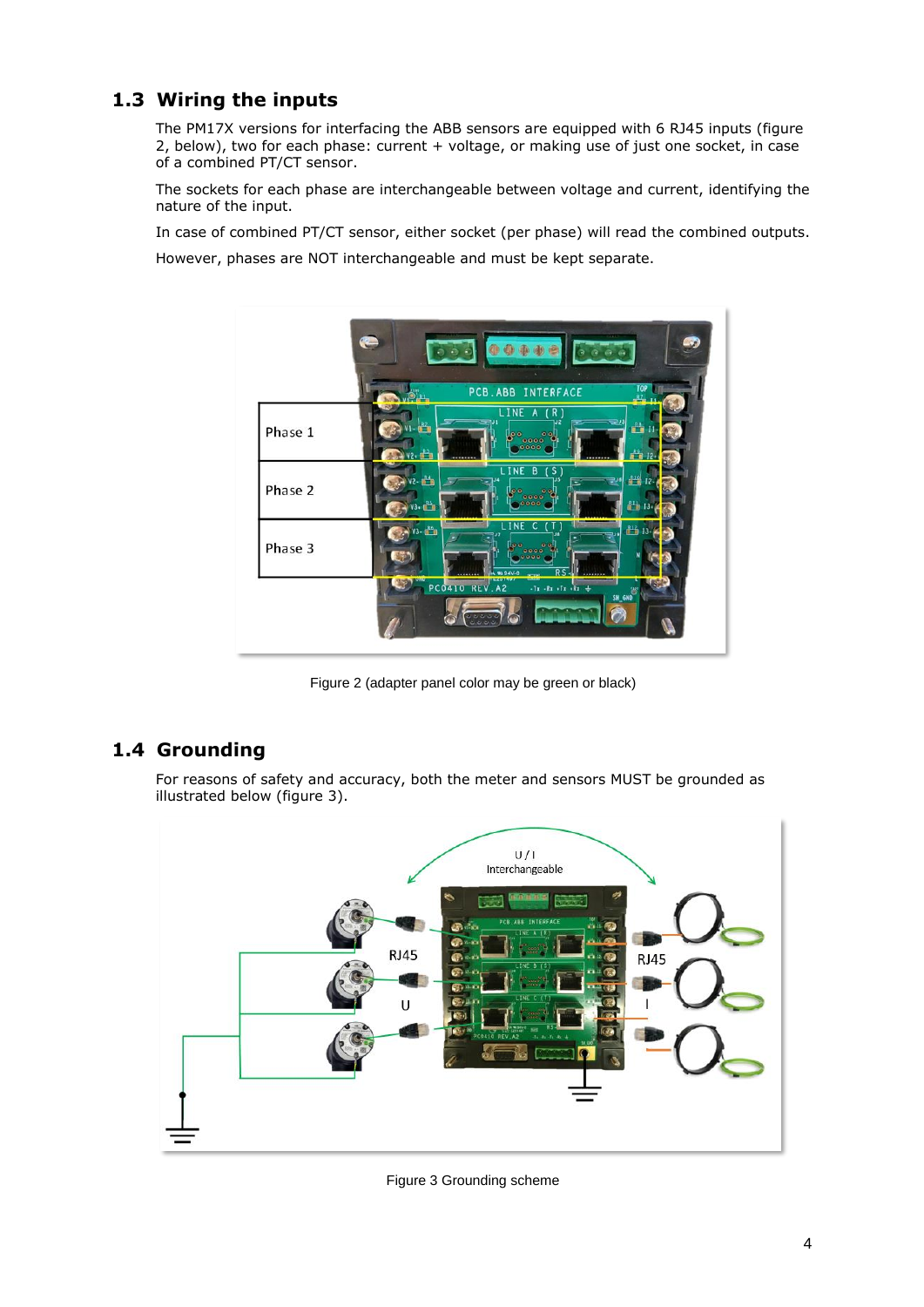### <span id="page-4-0"></span>2 Configuring The PM17X Analyzer

The ABB MV sensor are characterized by PT and CT ration that must be configured in the analyzer to afford correct readings.

Likewise, each individual sensor is characterized and marked with correction parameters for amplitude and angle (figure 5) which must be set as well in the analyzer.

Please download SATEC's PAS engineering software for easy device configuration. The download and the most recent .exe file, and other related material can be found in the following link: <https://www.satec-global.com/power-analysis-software>

### <span id="page-4-1"></span>**2.1 Configuring CT / PT ratio**

Open PAS software, connect to the meter and the go to

Meter Setup -> General Setup -> Basic Setup

where you will find the needed parameters (figure 4)

#### **PT ratio**: set *PT ratio* at 57.6

**CT ratio**: set **Primary Current, A** in accordance with the sensor type (table 1) being interfaced:

- 1. For sensors up to **650A**: @ 50Hz: set at 374; at 60Hz: set at 312
- 2. For sensors up to **4,000A**: @50Hz: set at 2317; @ 60Hz: set at 1931

| <b>Basic Configuration</b>               |            |  |
|------------------------------------------|------------|--|
| <b>Wiring Mode</b>                       | 4LN3       |  |
| PT Ratio                                 | 57.6       |  |
| PT Ratio Multiplier                      | ᇧ          |  |
| PT4 Ratio                                |            |  |
| CT Primary Current, A                    | 1931       |  |
| <b>14 CT Primary Current, A</b>          |            |  |
| Nominal Secondary L-N/L-L Voltage, Un, V | 120.0      |  |
| Maximum Demand Load Current, A           | CТ         |  |
| Nominal Frequency, Hz                    | 60         |  |
| Phase Order                              | <b>CBA</b> |  |
| <b>Demand Setup</b>                      |            |  |
| Power Block Demand Period, min           | 15         |  |
| Number of Blocks in Sliding Demand       | 1          |  |
| Power Thermal Time Constant, s           |            |  |
| Volt/Ampere/THD Demand Period, s         | 900        |  |

Figure 4: CT/PT Setup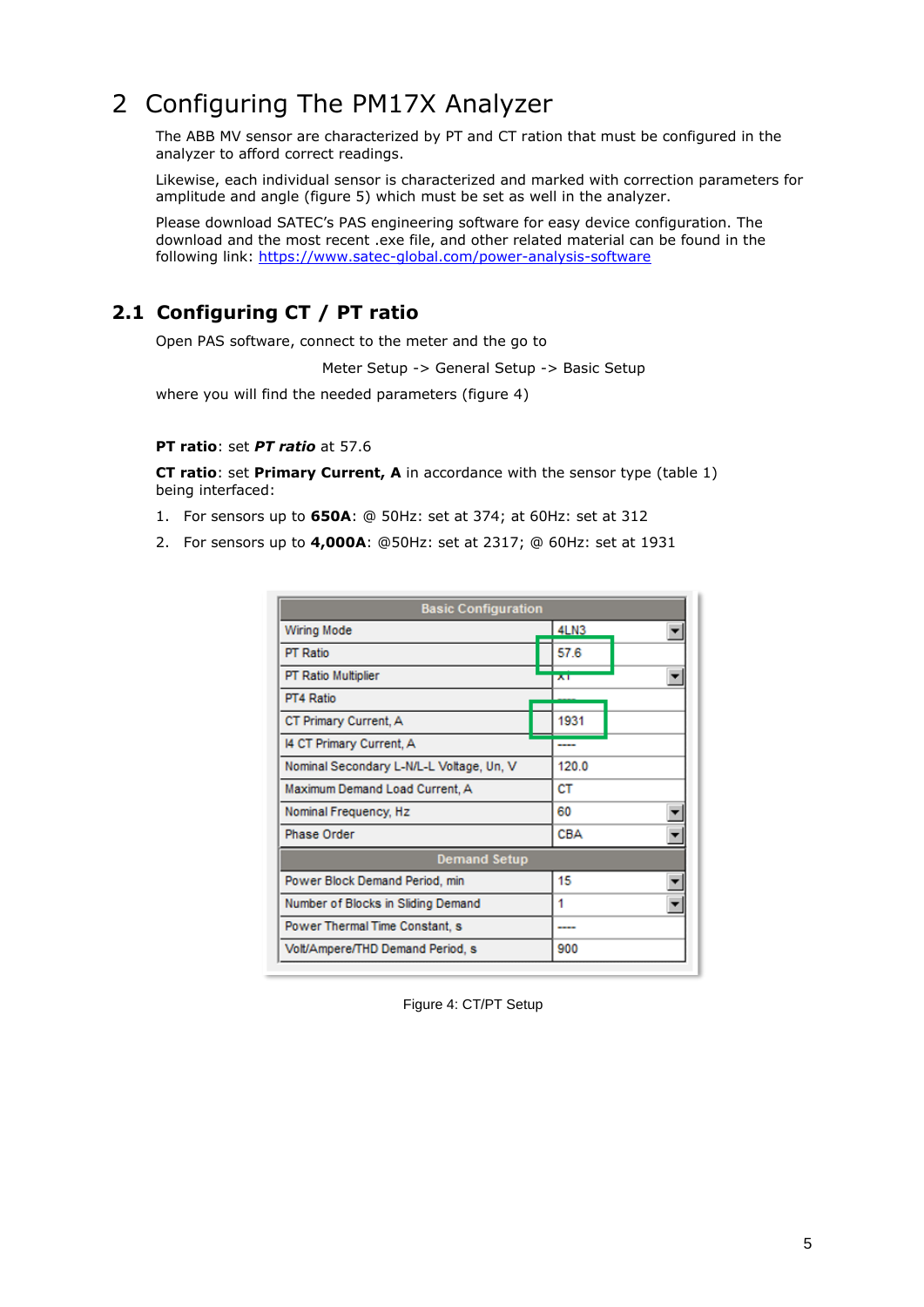#### <span id="page-5-0"></span>**2.2 Configuring Correction Parameters**

Correction parameters for PTs may be found on the sensor label (figure 5) as follows:

- 1. **Amplitude correction**: marked *Cfs*
- 2. **Phase/Angle correction**, marked *pU* or *pI*



Figure 5: examples for correction parameters on sensor labels

To set these parameters, access the Transformer Correction tab, nested under General Setup (figure 6). Enter per correct phase as follows:

- 1. **Amplitude correction (***Cfs***)**: enter the parameter displayed on the label in Ratio Correction Factor
- 2. **Angle correction (***pU/PI***)**: enter the parameter displayed on the label in Phase Angle Error, (+/- minutes)

NOTE!: angle correction is stated on sensor in degrees. Make sure to translate this to minutes (the parameter required by PAS) by multiplying the pU/pI parameter by 60.